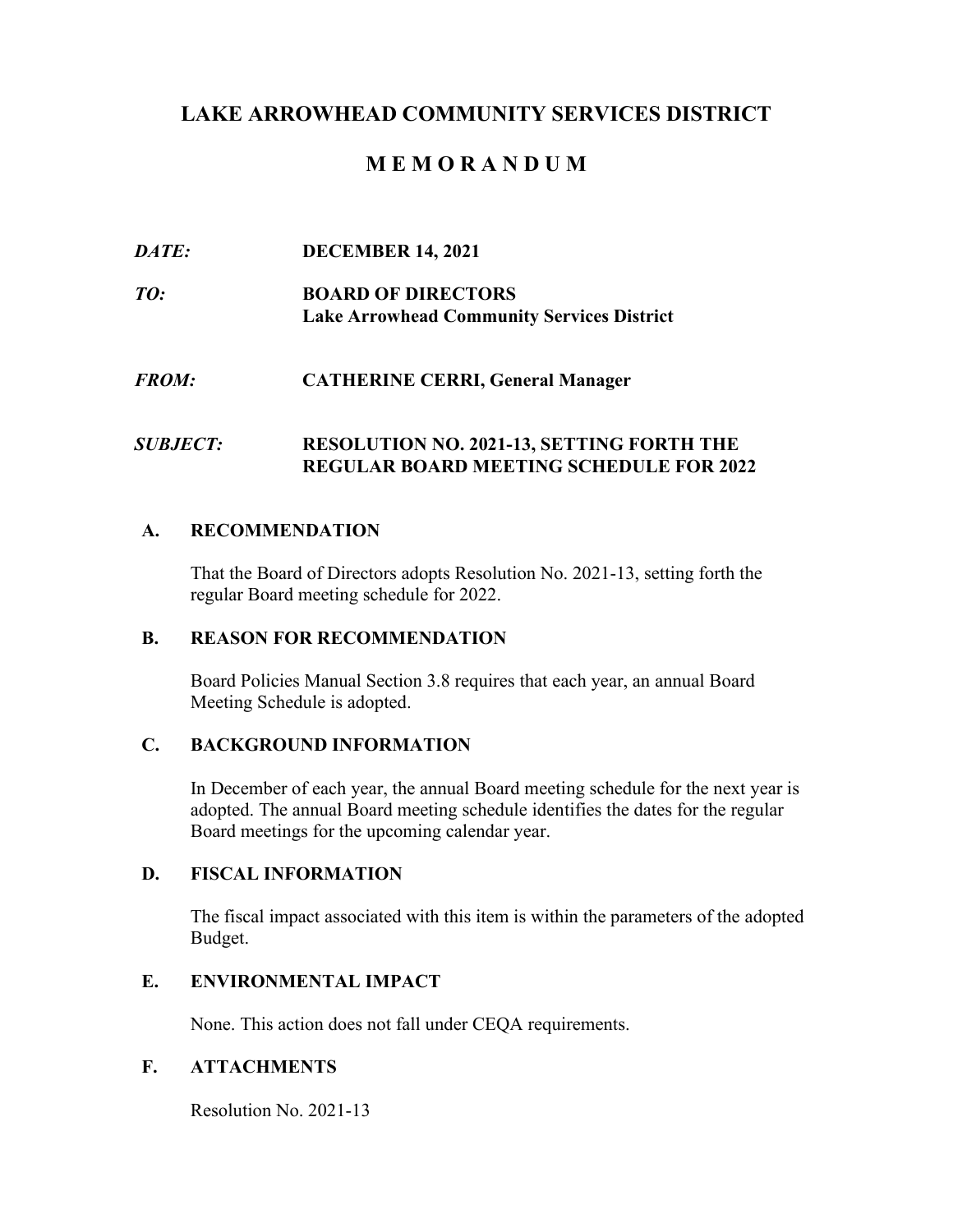#### **RESOLUTION NO. 2021-13**

### **A RESOLUTION OF THE BOARD OF DIRECTORS OF THE LAKE ARROWHEAD COMMUNITY SERVICES DISTRICT, COUNTY OF SAN BERNARDINO, STATE OF CALIFORNIA, SETTING FORTH THE REGULAR BOARD MEETING SCHEDULE FOR 2022**

 **WHEREAS,** the Board of Directors of the Lake Arrowhead Community Services District at a Board meeting in December, adopts the Board meeting schedule for the upcoming year.

**NOW, THEREFORE, BE IT RESOLVED,** that, in accordance with the following schedules:

 1. Regular meetings of the Board of Directors will be held on the fourth Tuesday of each month at 5:30 p.m., except November and December 2022, which shall have one meeting on the second Tuesday of the month. If a closed session is to be held regular meetings will be held on the following dates: at the meeting, it will be held as noticed pursuant to the Ralph M. Brown Act. The

| January  | 25, | 2022 | July      | 26, | 2022 |
|----------|-----|------|-----------|-----|------|
|          |     |      |           |     |      |
| February | 22, | 2022 | August    | 23, | 2022 |
|          |     |      |           |     |      |
| March    | 22, | 2022 | September | 27, | 2022 |
|          |     |      |           |     |      |
| April    | 26, | 2022 | October   | 25, | 2022 |
|          |     |      |           |     |      |
| May      | 24, | 2022 | November  | 8,  | 2022 |
|          |     |      |           |     |      |
| June     | 28, | 2022 | December  | 13, | 2022 |

 2. Special meetings of the Board of Directors will be held as necessary and at the convenience of the Director's schedule and in accordance with the Ralph M. Brown Act.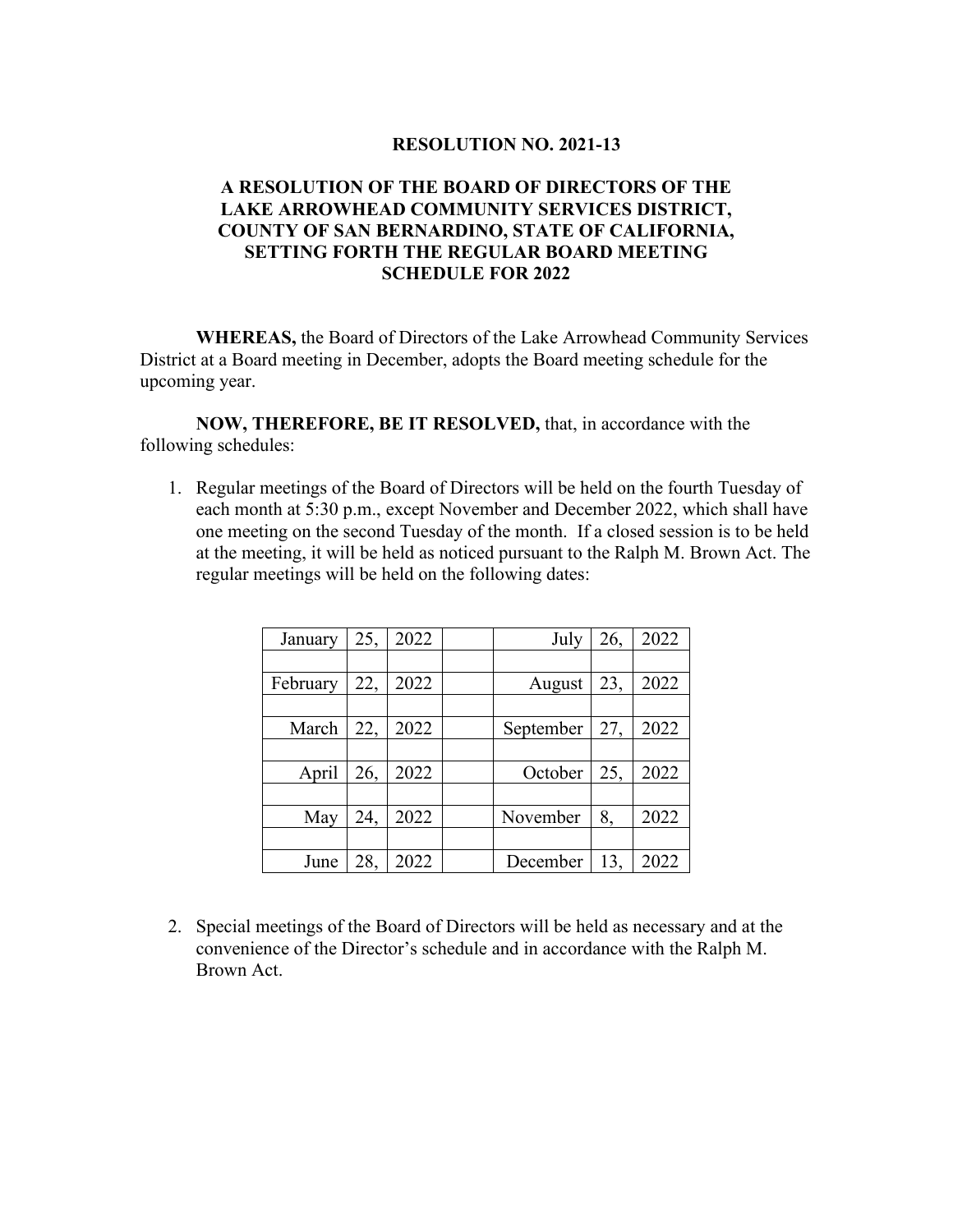Arrowhead Community Services District on the 14th day of December 2021, by the **APPROVED, SIGNED, AND ADOPTED** by the Board of Directors of the Lake following vote:

**NOES: ABSENT: AYES: NOES: ABSTENTIONS:** 

> Community Services District Board of Directors

> $\mathcal{L}_\text{max}$  , and the set of the set of the set of the set of the set of the set of the set of the set of the set of the set of the set of the set of the set of the set of the set of the set of the set of the set of the

**ATTEST: ABSENT: ATTEST:** 

(SEAL)

Kathleen Field, Secretary of the District and to the Board of Directors Lake Arrowhead Community Services President of the Lake Arrowhead<br>Community Services District Boa<br>Directors<br>ATTEST:<br>Kathleen Field, Secretary of the<br>Lake Arrowhead Community Services<br>District and to the Board of Directors

 $\mathcal{L}_\text{max}$  , and the set of the set of the set of the set of the set of the set of the set of the set of the set of the set of the set of the set of the set of the set of the set of the set of the set of the set of the